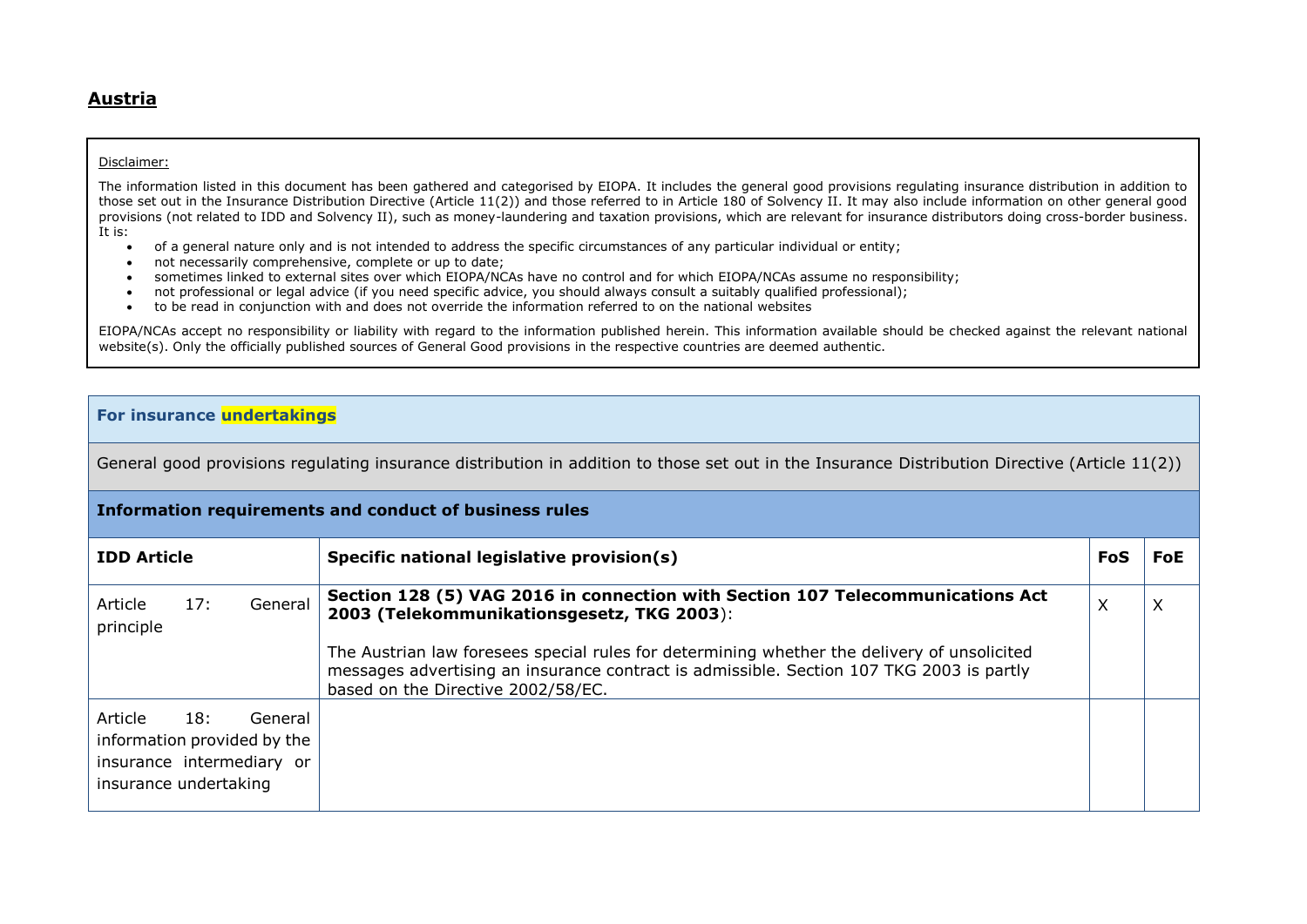| Article 19: Conflicts of<br>interest and transparency                      |                                                                                                                                                                                                                                                                                                                                                                                                                                                                                                                                                                                                                                                                                                                                                             |         |         |
|----------------------------------------------------------------------------|-------------------------------------------------------------------------------------------------------------------------------------------------------------------------------------------------------------------------------------------------------------------------------------------------------------------------------------------------------------------------------------------------------------------------------------------------------------------------------------------------------------------------------------------------------------------------------------------------------------------------------------------------------------------------------------------------------------------------------------------------------------|---------|---------|
| Article 20: Advice, and<br>standards for sales where<br>no advice is given | Section 131(3) VAG 2016:<br>According to Article 20 (1), subparagraph 1 of the IDD, the insurance distributor must obtain<br>information from the policyholder, which are necessary to specify the customer's demands and<br>needs. "Insurance distributor" means any insurance intermediary, ancillary insurance<br>intermediary or insurance undertaking. In Austria, this obligation also has to be fulfilled by the<br>insurance distributor primarily. In addition, the insurance undertaking is only free of this<br>obligation if the contract is distributed by an authorised third party and the insurance undertaking<br>has no reason to assume that the policyholder is offered contracts that do not correspond to their<br>demands and needs. | $\sf X$ | $\sf X$ |
|                                                                            | Section 132 (3) VAG 2016:<br>According to Article 20 (1), subparagraph 3 of the IDD, the insurance intermediary or insurance<br>undertaking is responsible for the advice. In Austria, this obligation also has to be fulfilled by the<br>insurance distributor primarily. In addition, the insurance undertaking is only free of this<br>obligation if the contract is distributed by an authorized third party and the insurance undertaking<br>has no reason to assume the third party advises the policyholder not properly.                                                                                                                                                                                                                            |         |         |
|                                                                            | Section 135c (3) VAG 2016:<br>Section 135c (3) VAG 2016 foresees a standardised information sheet which contains the<br>information listed in Section 133 (2), number 1-9 also for pure life insurance products according<br>to Article 2 (17), letter b of the IDD. Information obligations in connection with life insurance<br>products are specified in the Life Insurance Information Requirements Regulation.                                                                                                                                                                                                                                                                                                                                         |         |         |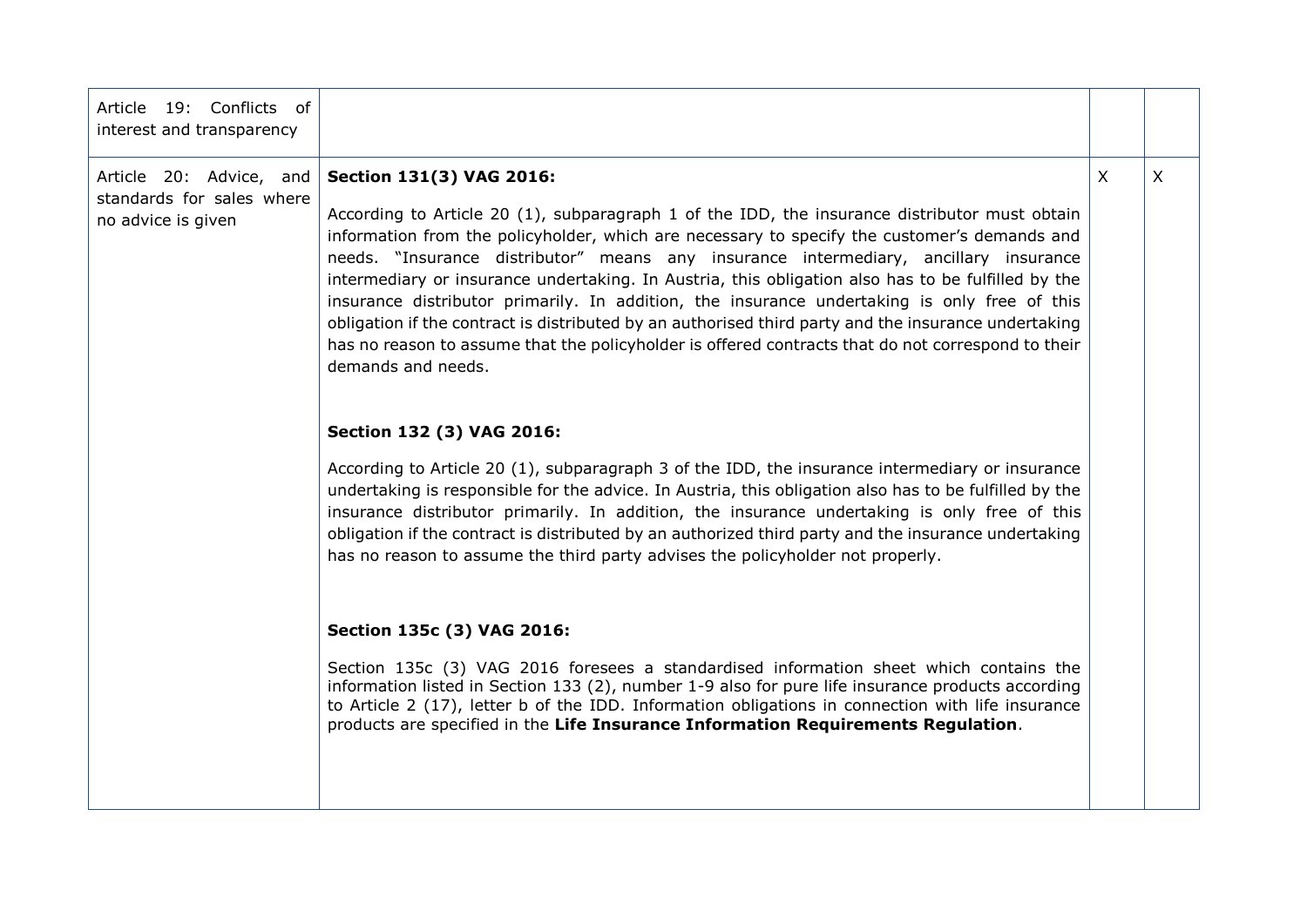|                                                                                          | Section 133 (2) VAG 2016:<br>According to Article 20 (5) and (6), the information listed in Article 20 (8) of the IDD only has to<br>be provided in relation to non-life insurance products. According to Section 133 (2), number 1-9<br>the information listed in Art 20 (8) has to be provided in relation to all insurance contracts.                                                                                                                                                                                                                                                                                                                                                                                                                                                                                          |         |   |
|------------------------------------------------------------------------------------------|-----------------------------------------------------------------------------------------------------------------------------------------------------------------------------------------------------------------------------------------------------------------------------------------------------------------------------------------------------------------------------------------------------------------------------------------------------------------------------------------------------------------------------------------------------------------------------------------------------------------------------------------------------------------------------------------------------------------------------------------------------------------------------------------------------------------------------------|---------|---|
| Article<br>21:<br>Information<br>provided<br>ancillary<br>by<br>insurance intermediaries |                                                                                                                                                                                                                                                                                                                                                                                                                                                                                                                                                                                                                                                                                                                                                                                                                                   |         |   |
| Article<br>22:<br>Information<br>exemptions and flexibility<br>clause                    | Section 130 (1), number 1 VAG 2016:<br>According to Section 130 (4) VAG 2016, the name, the address and the legal form of the<br>insurance undertaking and, where appropriate, of the branch concluding the insurance contract<br>has to be announced irrespective of whether it is a distribution in relation to the insurance of<br>large risks. According to Article 22 (1), subparagraph 1 of the IDD, the information referred to<br>in Articles 18, 19 and 20 need not be provided when the insurance distributor carries out<br>distribution activities in relation to the insurance of large risks.<br>Section 132 (1) and (2) VAG 2016<br>The national provision contains a compulsory advice except in relation to the insurance of large<br>risks. Only at the express wish of the customer the advice can be omitted. | $\sf X$ | X |
| Article 23:<br>Information<br>conditions                                                 | Section 128a (2) VAG 2016 in connection with Section 5a (1) Insurance Contract Act<br>(Versicherungsvertragsgesetz, VersVG):<br>Concerning information after the conclusion of the contract, Section 128a (2) VAG refers to<br>Section 5a (1) VersVG. Section 5a (1) specifies in which way electronic communication can be<br>agreed.                                                                                                                                                                                                                                                                                                                                                                                                                                                                                            | X       | X |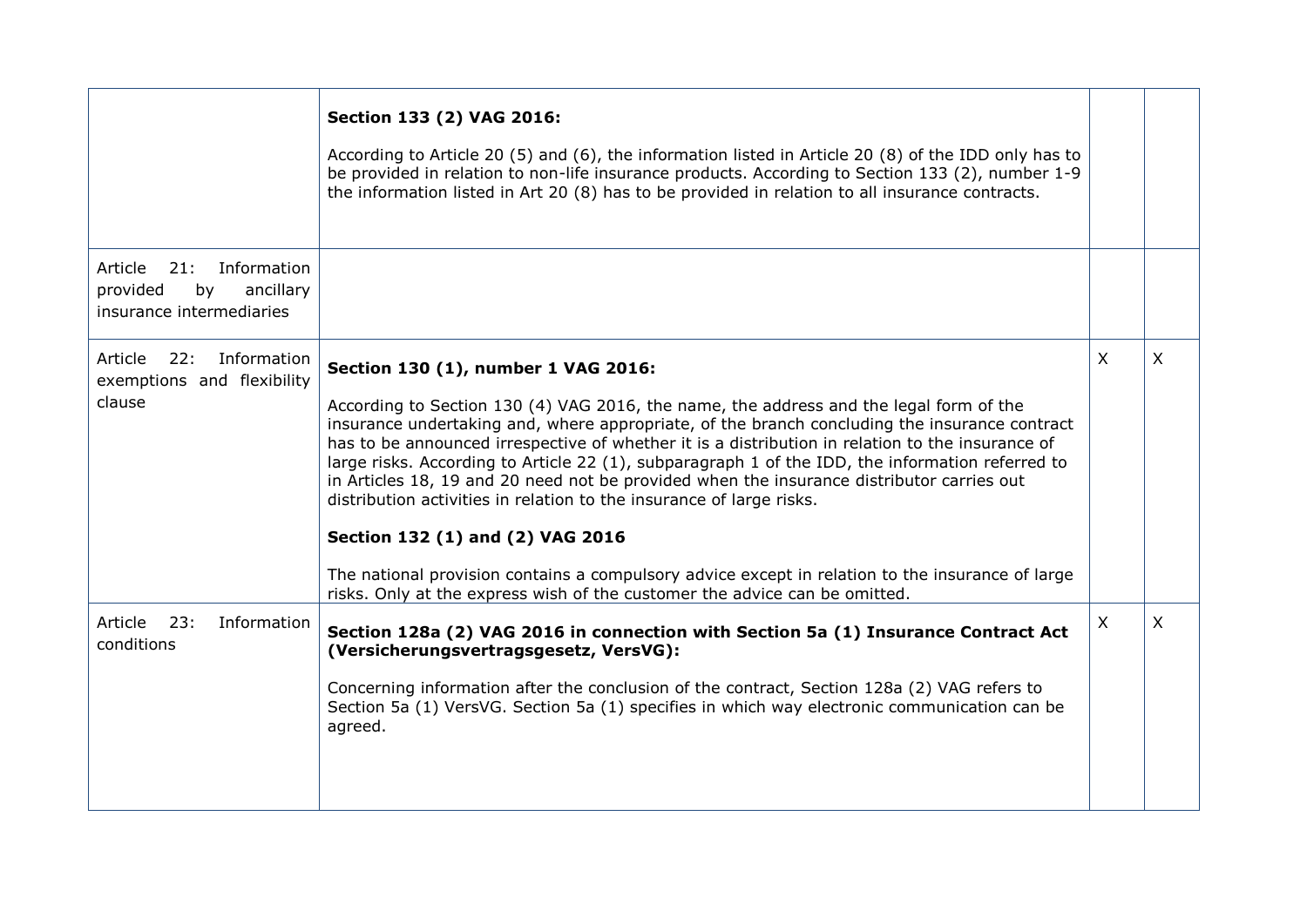|                                                                       | Section 5a (9) Insurance Contract Act (Versicherungsvertragsgesetz, VersVG)<br>Section 5a (9) VersVG specifies Article 23 (5), letter d by defining how long information has to<br>be reasonably available on the website. |            |            |
|-----------------------------------------------------------------------|----------------------------------------------------------------------------------------------------------------------------------------------------------------------------------------------------------------------------|------------|------------|
| Article 24: Cross-selling                                             |                                                                                                                                                                                                                            |            |            |
| Article<br>25:<br>Product<br>oversight and governance<br>requirements |                                                                                                                                                                                                                            |            |            |
|                                                                       |                                                                                                                                                                                                                            |            |            |
|                                                                       | Additional requirements in relation to insurance-based investment products                                                                                                                                                 |            |            |
| <b>IDD Article</b>                                                    | Specific national legislative provision(s)                                                                                                                                                                                 | <b>FoS</b> | <b>FoE</b> |
| 26:<br>Scope<br>of<br>Article<br>additional requirements              |                                                                                                                                                                                                                            |            |            |
| Article 27: Prevention of<br>conflicts of interest                    |                                                                                                                                                                                                                            |            |            |
| Article 28: Conflicts of<br>interest                                  |                                                                                                                                                                                                                            |            |            |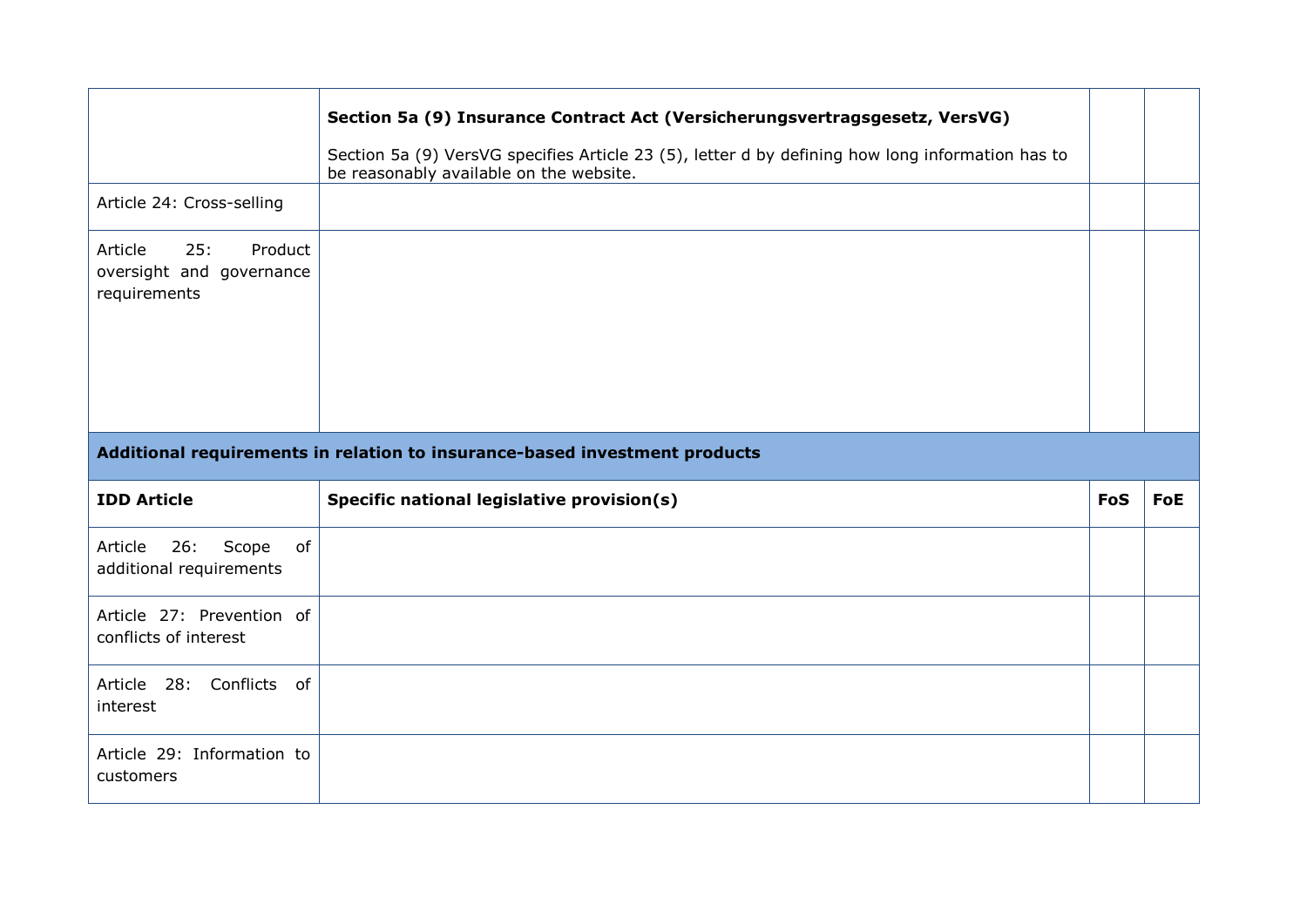| Article 30: Assessment of<br>suitability and<br>appropriateness and<br>reporting to customers | Section 135a in connection with Section 131 (3) and 132 (3) VAG 2016:<br>According to Article $30(1)$ , the insurance intermediary or undertaking is responsible for providing<br>the advice and undertaking the suitability assessment. According to the national provision of<br>Austria, the insurance undertaking is only free of this obligation if the insurance undertaking has<br>no reason to assume that the third party advises the policyholder not properly. | $\mathsf{X}$ | X          |
|-----------------------------------------------------------------------------------------------|---------------------------------------------------------------------------------------------------------------------------------------------------------------------------------------------------------------------------------------------------------------------------------------------------------------------------------------------------------------------------------------------------------------------------------------------------------------------------|--------------|------------|
|                                                                                               | Scope, registration and organisational requirements                                                                                                                                                                                                                                                                                                                                                                                                                       |              |            |
| <b>IDD Article</b>                                                                            | Specific national legislative provision(s)                                                                                                                                                                                                                                                                                                                                                                                                                                | FoS          | <b>FoE</b> |
| Article 1: Scope                                                                              |                                                                                                                                                                                                                                                                                                                                                                                                                                                                           |              |            |
|                                                                                               |                                                                                                                                                                                                                                                                                                                                                                                                                                                                           |              |            |
| Article 2: Definitions                                                                        |                                                                                                                                                                                                                                                                                                                                                                                                                                                                           |              |            |
| Article 3: Registration                                                                       |                                                                                                                                                                                                                                                                                                                                                                                                                                                                           |              |            |
| Article 10: Professional and<br>organisational<br>requirements                                |                                                                                                                                                                                                                                                                                                                                                                                                                                                                           |              |            |
| Article 14: Complaints                                                                        |                                                                                                                                                                                                                                                                                                                                                                                                                                                                           |              |            |
| <b>Other themes</b>                                                                           |                                                                                                                                                                                                                                                                                                                                                                                                                                                                           |              |            |
| <b>IDD Article</b>                                                                            | Specific national legislative provision(s)                                                                                                                                                                                                                                                                                                                                                                                                                                | <b>FoS</b>   | <b>FoE</b> |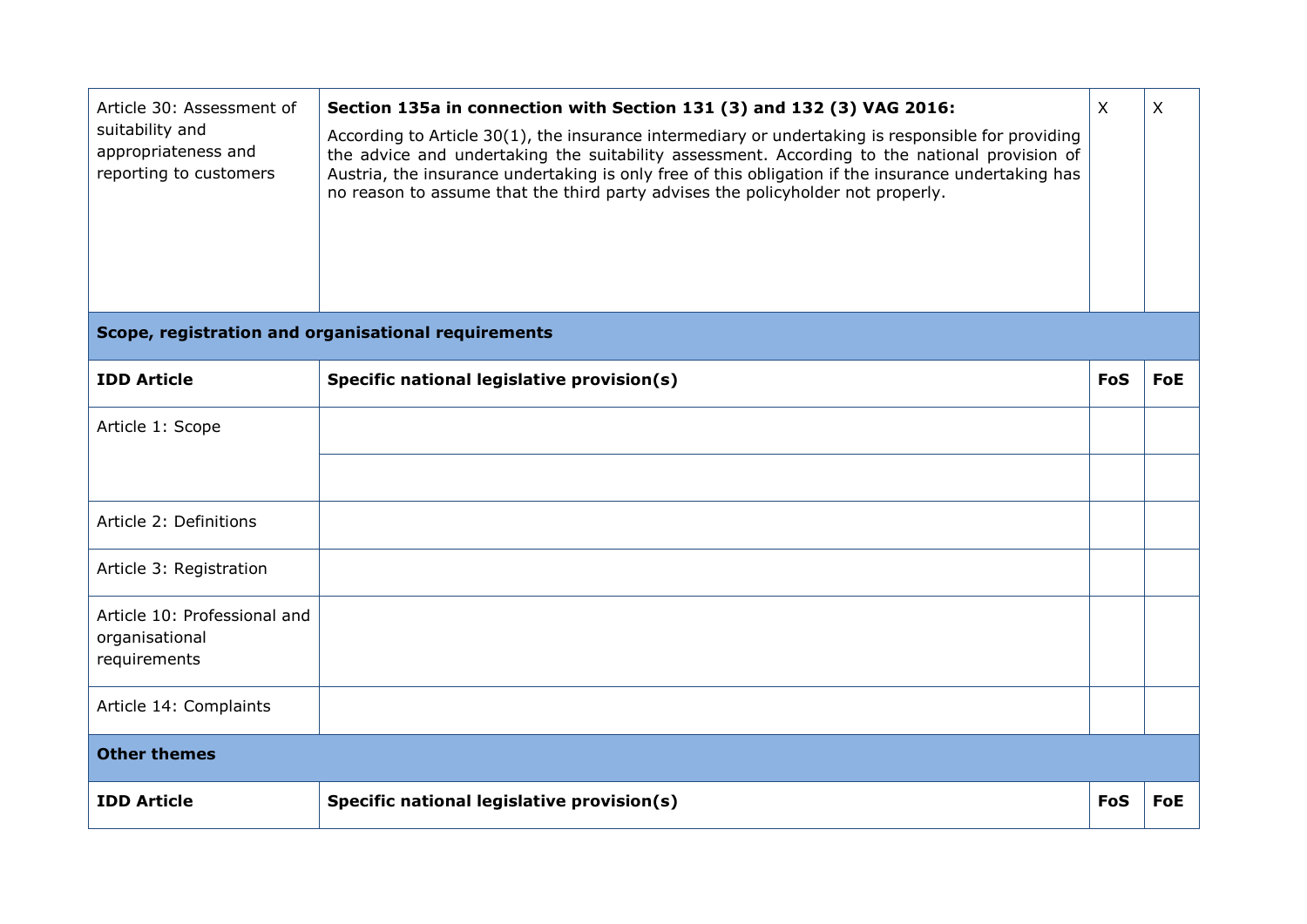| Not applicable                                                                                                                                                                                     | Section 135e VAG 2016<br>Information obligations: The Austrian law foresees special information obligations for health or<br>accident insurance which is operated in a manner similar to life insurance. Information obligations<br>in connection with health insurance products are specified in the Information Requirements<br>Regulation for Health Insurance. | X          | X          |
|----------------------------------------------------------------------------------------------------------------------------------------------------------------------------------------------------|--------------------------------------------------------------------------------------------------------------------------------------------------------------------------------------------------------------------------------------------------------------------------------------------------------------------------------------------------------------------|------------|------------|
| Not applicable                                                                                                                                                                                     |                                                                                                                                                                                                                                                                                                                                                                    |            |            |
| Not applicable                                                                                                                                                                                     |                                                                                                                                                                                                                                                                                                                                                                    |            |            |
|                                                                                                                                                                                                    | General good provisions referred to in Article 180 of Solvency II                                                                                                                                                                                                                                                                                                  |            |            |
| <b>Solvency II Article</b>                                                                                                                                                                         | Specific national legislative provision(s)                                                                                                                                                                                                                                                                                                                         | <b>FoS</b> | <b>FoE</b> |
|                                                                                                                                                                                                    | National provisions for the protection of the general good, to which the performance of insurance<br>and reinsurance distribution by insurance and reinsurance undertakings in Austria are subject,<br>are published on the website of the FMA:<br>Supervisory disclosure   FMA Österreich: National provisions for the protection of the general<br>qood          | $\times$   | X          |
| Other general good provisions (not related to IDD and Solvency II), such as money-laundering and taxation provisions, which are relevant<br>for insurance distributors doing cross-border business |                                                                                                                                                                                                                                                                                                                                                                    |            |            |
| <b>Underlying Article from</b><br><b>EU</b><br>legislation,<br>if<br>applicable                                                                                                                    | Specific national legislative provision(s) and or links to the relevant websites of the<br>Ministries where further information on the rules can be found                                                                                                                                                                                                          | <b>FoS</b> | <b>FoE</b> |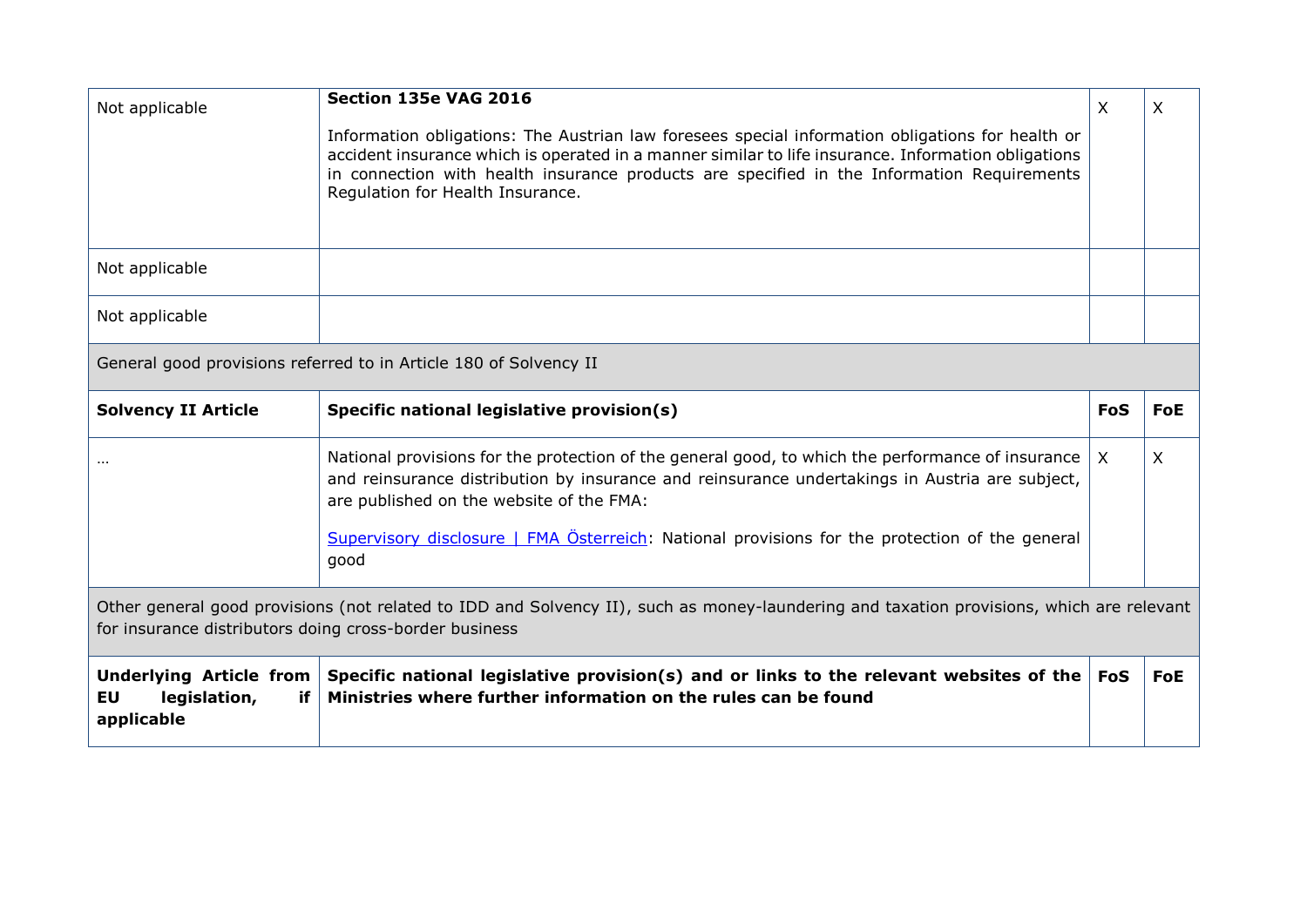| $\cdots$ | National provisions for the protection of the general good, to which the performance of insurance $\vert$ X<br>and reinsurance distribution by insurance and reinsurance undertakings in Austria are subject,<br>are published on the website of the FMA: | X |
|----------|-----------------------------------------------------------------------------------------------------------------------------------------------------------------------------------------------------------------------------------------------------------|---|
|          | Supervisory disclosure   FMA Österreich: National provisions for the protection of the general<br>good                                                                                                                                                    |   |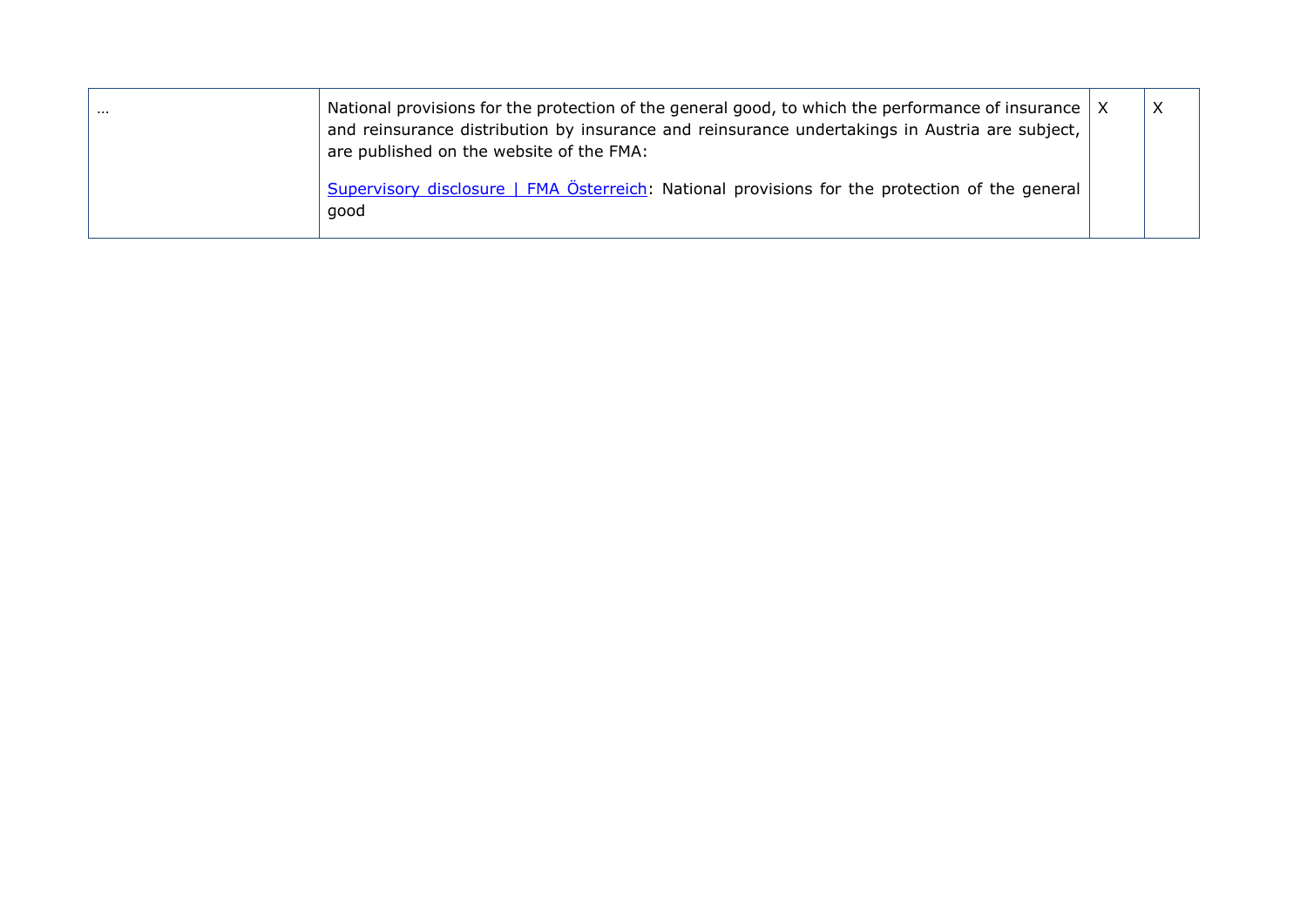## **For insurance intermediaries**

General good provisions regulating insurance distribution in addition to those set out in the Insurance Distribution Directive (Article 11(2))

| <b>Information requirements and conduct of business rules</b>                                                  |                                                                                                                                                                                                                                                                                                                                                                                                                                                                                                                                                                                                                                                                                                                                                                                                                                                                                                                                                                                                                                                                                                                                                                                                                                                                                                                                                                                                                                                                                                                                                                                                                                                  |            |            |  |  |
|----------------------------------------------------------------------------------------------------------------|--------------------------------------------------------------------------------------------------------------------------------------------------------------------------------------------------------------------------------------------------------------------------------------------------------------------------------------------------------------------------------------------------------------------------------------------------------------------------------------------------------------------------------------------------------------------------------------------------------------------------------------------------------------------------------------------------------------------------------------------------------------------------------------------------------------------------------------------------------------------------------------------------------------------------------------------------------------------------------------------------------------------------------------------------------------------------------------------------------------------------------------------------------------------------------------------------------------------------------------------------------------------------------------------------------------------------------------------------------------------------------------------------------------------------------------------------------------------------------------------------------------------------------------------------------------------------------------------------------------------------------------------------|------------|------------|--|--|
| <b>IDD Article</b>                                                                                             | Specific national legislative provision(s)                                                                                                                                                                                                                                                                                                                                                                                                                                                                                                                                                                                                                                                                                                                                                                                                                                                                                                                                                                                                                                                                                                                                                                                                                                                                                                                                                                                                                                                                                                                                                                                                       | <b>FoS</b> | <b>FoE</b> |  |  |
| Article<br>17:<br>General<br>principle                                                                         |                                                                                                                                                                                                                                                                                                                                                                                                                                                                                                                                                                                                                                                                                                                                                                                                                                                                                                                                                                                                                                                                                                                                                                                                                                                                                                                                                                                                                                                                                                                                                                                                                                                  |            |            |  |  |
| Article<br>18:<br>General<br>information provided by the<br>insurance intermediary or<br>insurance undertaking | of the Professional Rules for insurance intermediaries<br>(Standesregeln für $x$<br>Art. 1<br>Versicherungsvermittler):<br>Insurance intermediaries in the different forms as "insurance agent", "insurance broker and<br>consultant in insurance matters" have in business dealings as such to occur. The papers and<br>documents used in the insurance intermediation have to have the name and address, the GISA<br>number, clearly visible in the header or in the footer as well as the designation "insurance agent"<br>or "insurance broker and consultant in insurance matters" and all agency relationships.<br>Businesspeople who have the right to insurance brokerage on the basis of an authorization for<br>commercial asset advice, have the right to do business and on papers and documents clearly<br>visible in the header or in the footer to indicate that they are used for insurance intermediation<br>with regard to life and accident insurance. The notice must contain the information whether the<br>activity is carried out as an insurance agent or as an insurance broker and advisor in insurance<br>matters.<br>Businesspeople who carry out the activity of insurance brokerage as an ancillary business, have<br>in business dealings and on papers and documents clearly visible in the header or in the footer<br>to indicate the restricted trade. The notice must contain the information as to whether the activity<br>is carried out as an insurance agent or as an insurance broker and advisor in insurance matters.<br>Is there an entitlement to receive premiums for the insurance company or from |            | X          |  |  |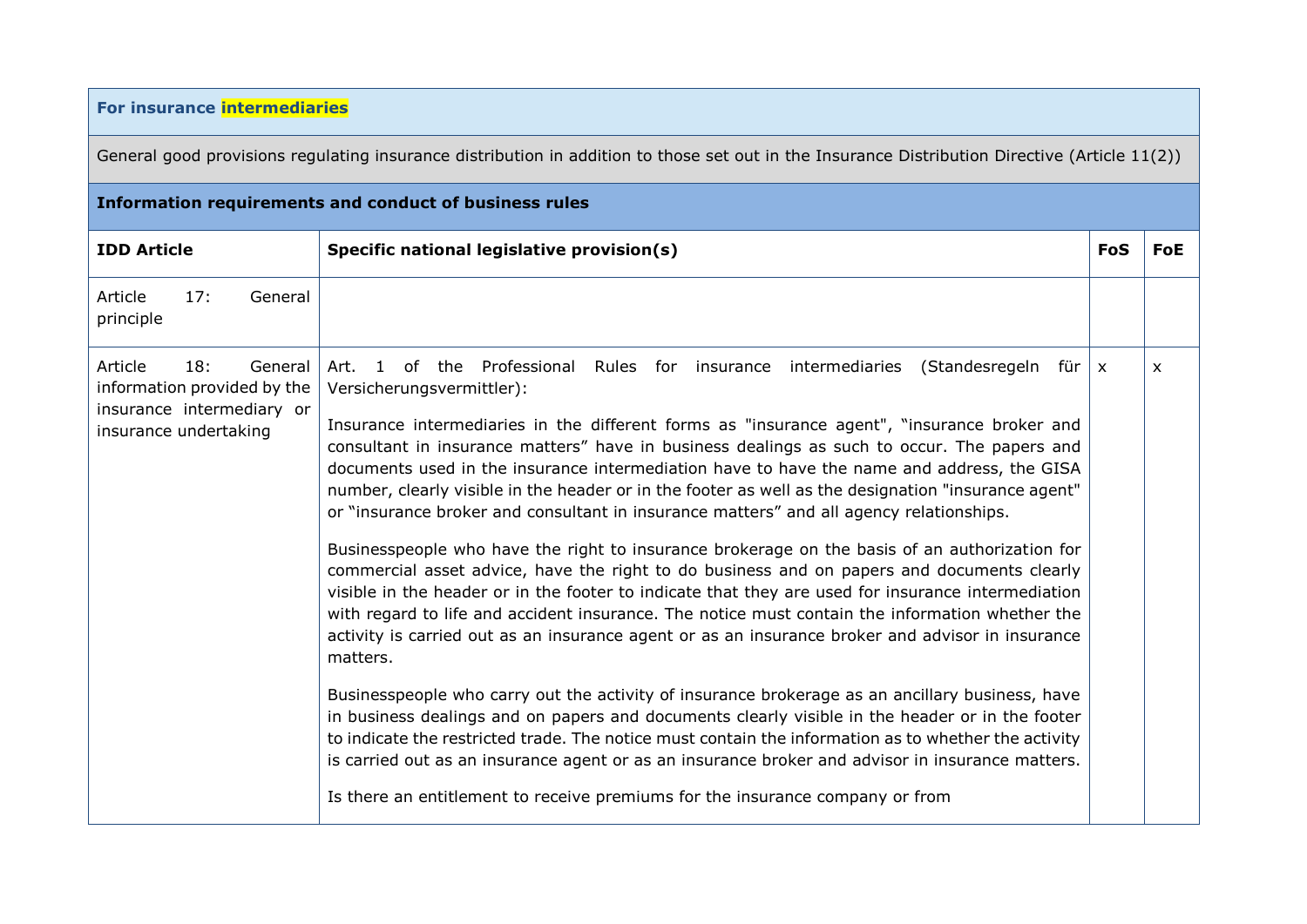|                                                       | amounts intended for the customer, this is also to be clearly stated in the papers and documents<br>used.                                                                                                                                                                                                                                                                                                                                                                                    |              |   |
|-------------------------------------------------------|----------------------------------------------------------------------------------------------------------------------------------------------------------------------------------------------------------------------------------------------------------------------------------------------------------------------------------------------------------------------------------------------------------------------------------------------------------------------------------------------|--------------|---|
| Article 19: Conflicts of<br>interest and transparency |                                                                                                                                                                                                                                                                                                                                                                                                                                                                                              |              |   |
| Article 20: Advice, and<br>standards for sales where  | Art. 3 of the Professional Rules for insurance intermediaries (Standesregeln für<br>Versicherungsvermittler):                                                                                                                                                                                                                                                                                                                                                                                | $\mathsf{x}$ | X |
| no advice is given                                    | Before submitting the policyholder's contract declaration, the insurance broker must determine<br>the customer's wishes and needs based on the information provided by the customer.                                                                                                                                                                                                                                                                                                         |              |   |
|                                                       | The insurance broker is obliged to advise the customer in the sense of a personal recommendation<br>and to explain why a certain product best suits the wishes and needs of the customer.                                                                                                                                                                                                                                                                                                    |              |   |
|                                                       | The obligation does not apply if an activity in the form of an insurance agent, provided that he<br>acts only for one insurance company, or - if the insurance products are not in competition with<br>one another - the policyholder wishes to conclude a specific contract and after a corresponding<br>warning in a separate declaration has demonstrably not sought advice.                                                                                                              |              |   |
|                                                       | If an insurance broker informs the customer that he is advising on the basis of a balanced and<br>personal investigation, he is obliged to refer his advice to an investigation within the meaning of<br>Section 28 subparagraph 3 of the Broker Act (Maklergesetz), to be supported by insurance<br>contracts offered on the market. In the case of insurance agents acting to several companies<br>with competing products, this applies to the limited extent of the insurance contracts. |              |   |
|                                                       | In the distribution of pure life insurance products according to Art. $2(17)$ , letter b IDD a<br>standardized information sheet on insurance products in accordance with Art. 133 para 3<br>Insurance Supervision Act 2016 (VAG 2016) has to be given.                                                                                                                                                                                                                                      |              |   |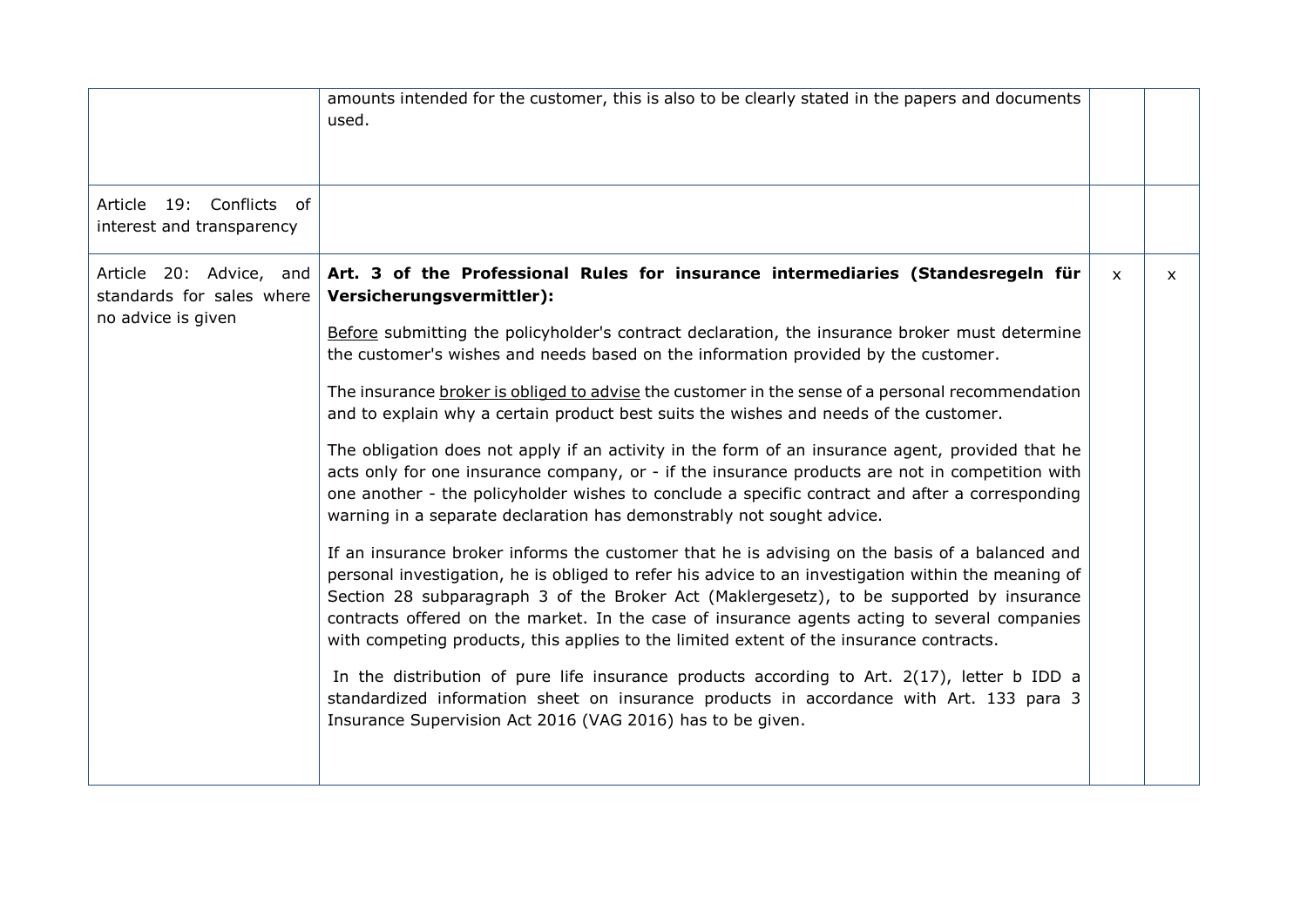| Information<br>21:<br>Article<br>provided<br>ancillary<br>by<br>insurance intermediaries |                                                                            |            |     |
|------------------------------------------------------------------------------------------|----------------------------------------------------------------------------|------------|-----|
| Article 22: Information<br>exemptions and flexibility<br>clause                          |                                                                            |            |     |
| Information<br>23:<br>Article<br>conditions                                              |                                                                            |            |     |
| Article 24: Cross-selling                                                                |                                                                            |            |     |
| 25:<br>Product<br>Article<br>oversight and governance<br>requirements                    |                                                                            |            |     |
|                                                                                          | Additional requirements in relation to insurance-based investment products |            |     |
| <b>IDD Article</b>                                                                       | Specific national legislative provision(s)                                 | <b>FoS</b> | FoE |
| 26:<br>Scope<br>Article<br>of<br>additional requirements                                 |                                                                            |            |     |
| Article 27: Prevention of<br>conflicts of interest                                       |                                                                            |            |     |
|                                                                                          |                                                                            |            |     |
| Article 28: Conflicts of<br>interest                                                     |                                                                            |            |     |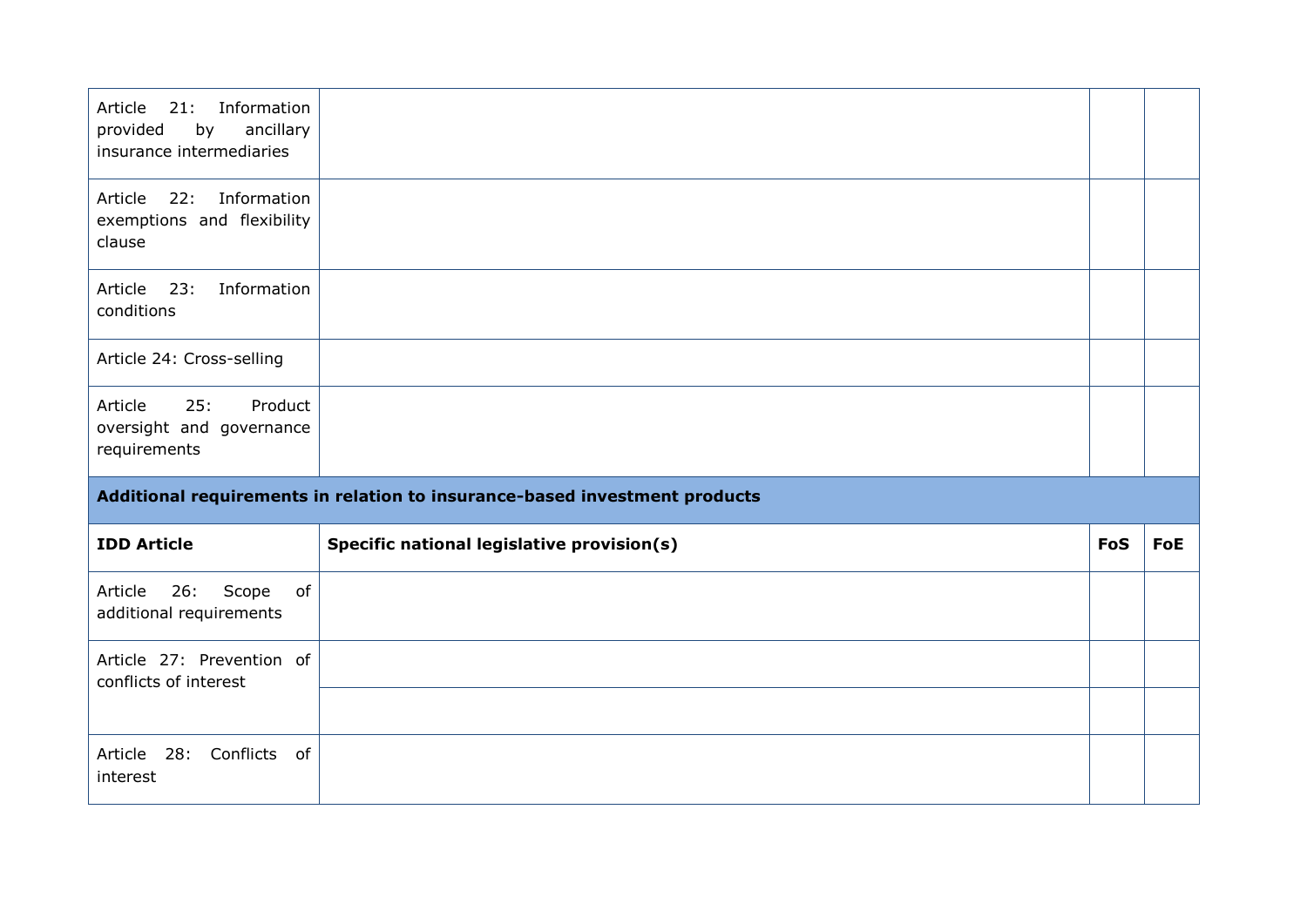| Article 29: Information to<br>customers                        |                                                                                                                                                                                                                                                                                                                                                                       |            |            |
|----------------------------------------------------------------|-----------------------------------------------------------------------------------------------------------------------------------------------------------------------------------------------------------------------------------------------------------------------------------------------------------------------------------------------------------------------|------------|------------|
| Article 30: Assessment of<br>suitability<br>and                |                                                                                                                                                                                                                                                                                                                                                                       |            |            |
| appropriateness<br>and<br>reporting to customers               |                                                                                                                                                                                                                                                                                                                                                                       |            |            |
|                                                                | Scope, registration and organisational requirements                                                                                                                                                                                                                                                                                                                   |            |            |
| <b>IDD Article</b>                                             | Specific national legislative provision(s)                                                                                                                                                                                                                                                                                                                            | <b>FoS</b> | <b>FoE</b> |
| Article 1: Scope                                               |                                                                                                                                                                                                                                                                                                                                                                       |            |            |
|                                                                |                                                                                                                                                                                                                                                                                                                                                                       |            |            |
|                                                                |                                                                                                                                                                                                                                                                                                                                                                       |            |            |
| Article 2: Definitions                                         |                                                                                                                                                                                                                                                                                                                                                                       |            |            |
| Article 3: Registration                                        | Art. 137b. Trade Act 1994 (Gewerbeordnung 1994)<br>The activity of insurance intermediation may be carried out either in the form of "insurance agent"<br>or in the form of "insurance broker and consultant in insurance matters", depending on the actual<br>relationship with insurance companies. (This is compulsorily being concluded from Art 18 IDD by<br>AT) | X          | X          |
| Article 10: Professional and<br>organisational<br>requirements | Art. 137b. Trade Act 1994 (Gewerbeordnung 1994)<br>Ancillary intermediaries have to give evidence of at least five hours of professional training or                                                                                                                                                                                                                  | X          | X          |

further education per year. The responsible specialist organizations of the Austrian Chamber of